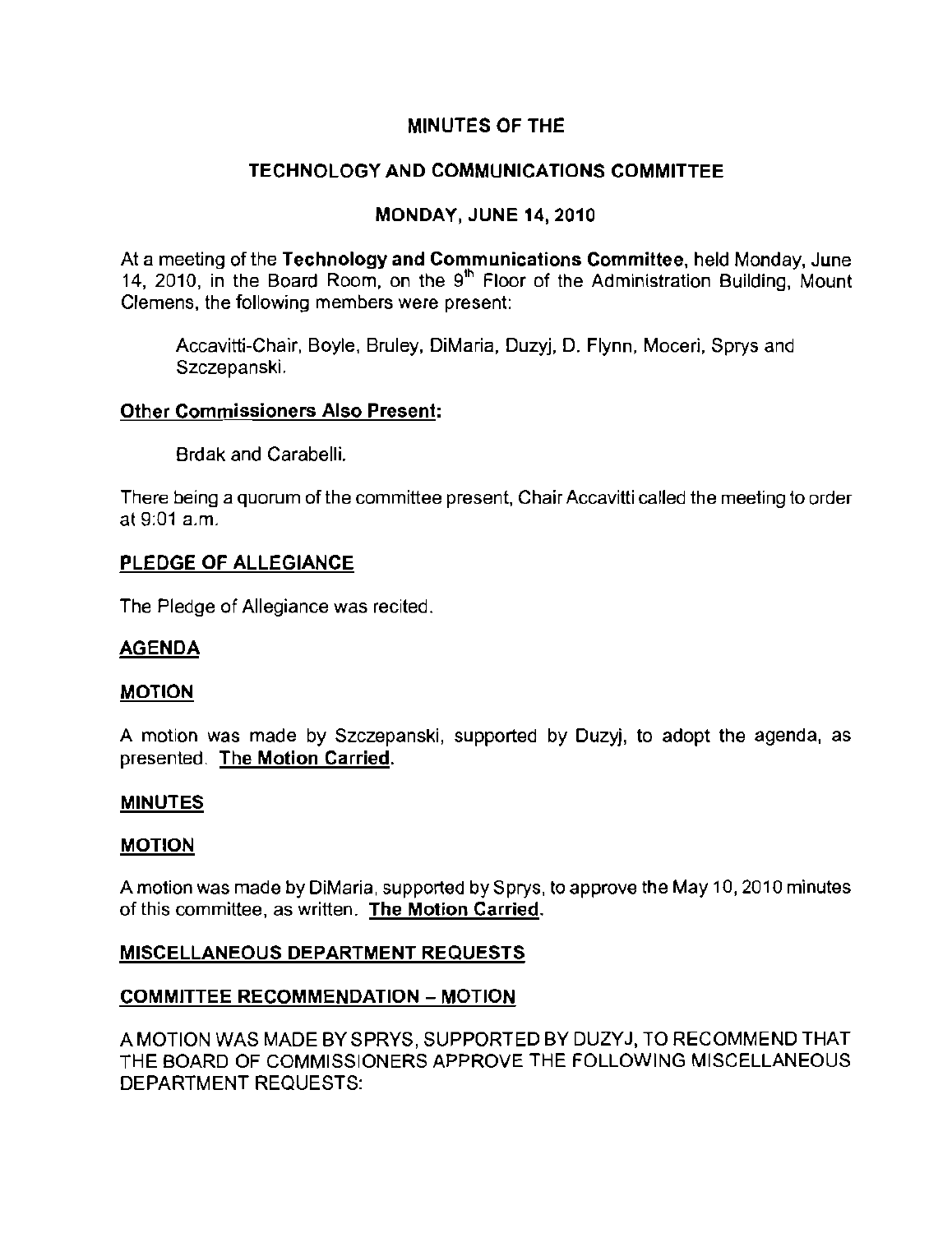12 DESKTOP COMPUTERS FOR THE COMMUNITY CORRECTIONS OFFICE AT A COST NOT TO EXCEED \$9,031.44; FUNDING IS AVAILABLE IN THE BYRNE JUDICIAL AID GRANT;

68 DESKTOP COMPUTERS AND 68 MICROSOFT TERMINAL SERVER USER LICENSES FOR THE MACOMB COUNTY COMMUNITY SERVICES AGENCY AT A COST NOT TO EXCEED \$56,006.16. FUNDING IS AVAILABLE FROM THE FOLLOWING GRANTS; HEAD START FEDERAL GRANT (\$31,000), COMMUNITY SERVICES BLOCK GRANT - AMERICAN RECOVERY AND REINVESTMENT ACT (\$4,800), COMMUNiTY SERVICES BLOCK GRANT (\$7,000), DEPARTMENT OF ENERGY AMERICAN RECOVERY AND REINVESTMENT ACT GRANT (\$9,200), THE EMERGENCY FOOD ASSISTANCE PROGRAM GRANT-AMERICAN RECOVERY AND REINVESTMENT ACT GRANT (\$3,000), SENIOR NUTRITION HOME DELIVERED MEALS FEDERAL GRANT (\$10.000), CHORE CITIES GRANT (\$1,000), CHORE HOME INJURY CONTROL GRANT (\$1,000) AND HOMELESS SERVICES GRANT (\$1,000);

ONE SCANNER FOR THE PROSECUTOR'S OFFICE AT A COST NOTTO EXCEED \$898.92; FUNDING IS PROVIDED FROM THE iT CAPITAL FUND;

ONE DESKTOP COMPUTER, ONE MS OFFICE 2007 LICENSE AND ONE MICROSOFT TERMINAL SERVER USER LICENSE FOR THE PUBLIC HEALTH DEPARTMENT AT A COST NOT TO EXCEED \$1,075.32; FUNDING IS AVAILABLE IN THE PUBLIC HEALTH - COMPUTER PROJECTS ACCOUNT;

ONE DESKTOP COMPUTER, ONE MS OFFICE LICENSE, ONE BLACK AND WHITE PRINTER AND ONE MICROSOFT TERMINAL SERVER LICENSE FOR THE PUBLIC HEALTH DEPARTMENT AT A COST NOT TO EXCEED \$2,522.04; FUNDING IS AVAILABLE IN THE PUBLIC HEALTH-CHiLDREN SPECIAL HEALTH CARE SERVICE PROGRAM GRANT FUND;

SEVEN DESKTOP COMPUTERS, ONE BLACK AND WHITE PRINTER, TWO NETWORK DROPS AND ONE MICROSOFT LICENSE FOR THE REGISTER OF DEEDS DEPARTMENT AT A COST NOT TO EXCEED \$7,562.76; FUNDING IS AVAILABLE IN THE AUTOMATION TECHNOLOGY FUND; AND

FIVE LAPTOP COMPUTERS. FIVE DOCKING STATIONS WITH MONITORS, KEYBOARDS AND MOUSE, FIVE FLASH DRIVES, FIVE MICROSOFT LICENSES, TWO MOBILE PRINTERS AND FIVE NOTEBOOK BAGS ON WHEELS FOR THE VETERANS' AFFAIRS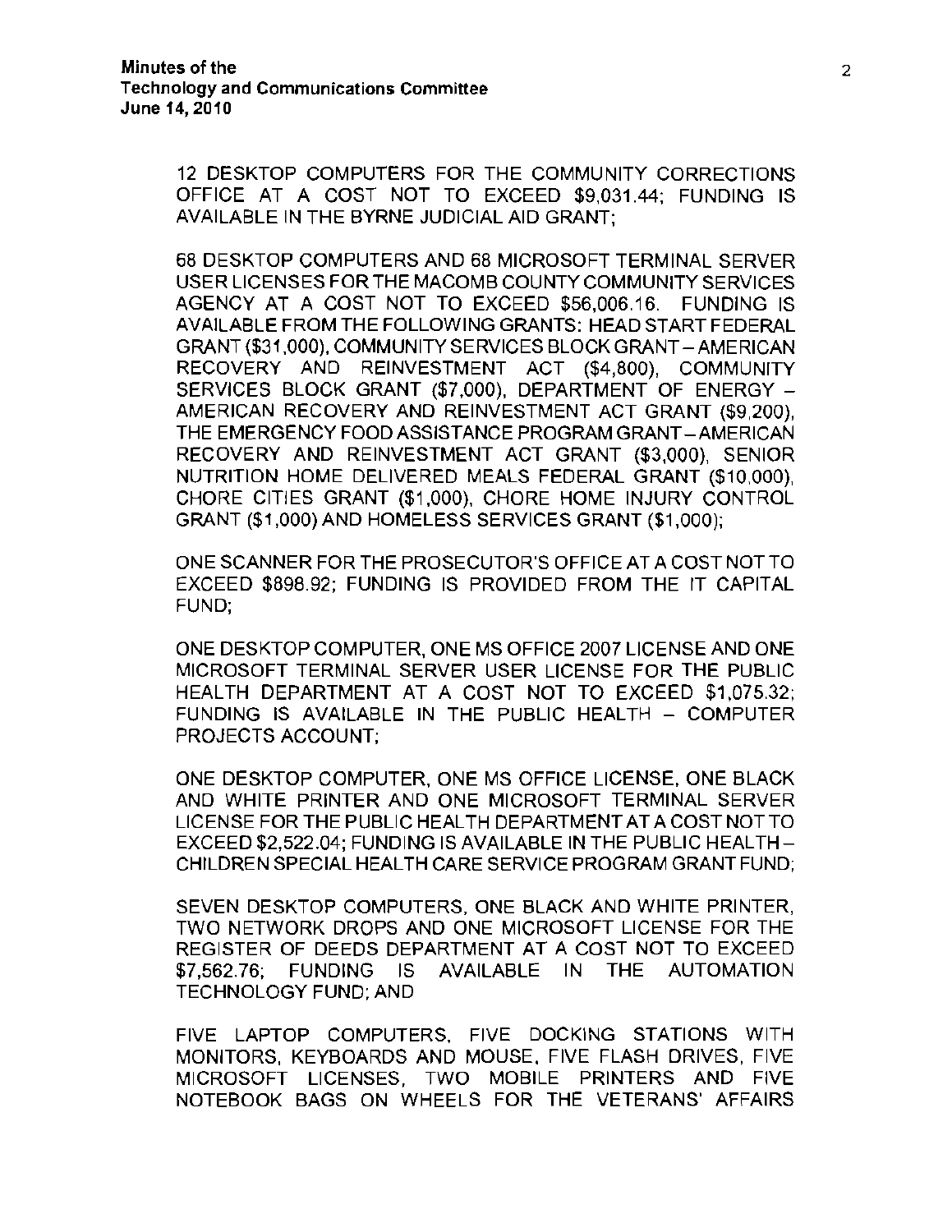DEPARTMENT AT A COST NOT TO EXCEED \$9,452.67; FUNDING IS AVAILABLE IN THE VETERANS' AFFAIRS CAPITAL EXPENSE COMPUTER EQUIPMENT FUNDS.

#### THE MOTION CARRIED.

## APPROVE ISSUANCE OF A REQUEST FOR PROPOSAL FOR AN ELECTRONIC FILING/SERVICE SYSTEM FOR MACOMB COUNTY 16<sup>TH</sup> CIRCUIT AND PROBATE **COURTS**

## COMMITTEE RECOMMENDATION - MOTION

A MOTION WAS MADE BY SZCZEPANSKI, SUPPORTED BY SPRYS, TO RECOMMEND THAT THE BOARD OF COMMISSIONERS APPROVE THE ISSUANCE OF A REQUEST FOR PROPOSAL SEEKING QUALIFIED BIDS FOR AN ELECTRONIC FILING AND SERVICE SYSTEM FOR THE MACOMB COUNTY 16<sup>TH</sup> CIRCUIT AND PROBATE COURTS.

**The following commissioner spoke: Duzyj.** 

**BJ Belcoure, General Counsel for the Circuit Court, gave an overview of this request. He**  introduced Mary Murphy from the Information Technology Department who was present.

The following commissioners spoke: Accavitti, Bruley and Sprys.

Chair Accavitti called for a vote on the motion and THE MOTION CARRIED.

### APPROVE ISSUANCE OF A REQUEST FOR PROPOSAL FOR A GLOBAL POSITION SATELLITE SYSTEM FOR MACOMB COUNTY COMMUNITY SERVICES AGENCY

#### COMMITTEE RECOMMENDATION - MOTION

A MOTION WAS MADE BY DUZYJ, SUPPORTED BY D. FLYNN, TO RECOMMEND THAT THE BOARD OF COMMISSIONERS APPROVE THE ISSUANCE OF A REQUEST FOR PROPOSAL SEEKING QUALIFIED BIDS FOR A GLOBAL POSITION SATELLITE SYSTEM AND EQUIPMENT TO BE USED BY MACOMB COUNTY COMMUNITY SERVICES AGENCY'S HEAD START, NUTRITION AND COMMUNITY SERVICES BLANK GRANT ESSENTIAL MEDICAL TRANSPORTATION PROGRAMS.

**Frank Taylor gave an overview of this request.** 

The following commissioner spoke: Sprys.

Chair Accavitti called for a vote on the motion and THE MOTION CARRIED.